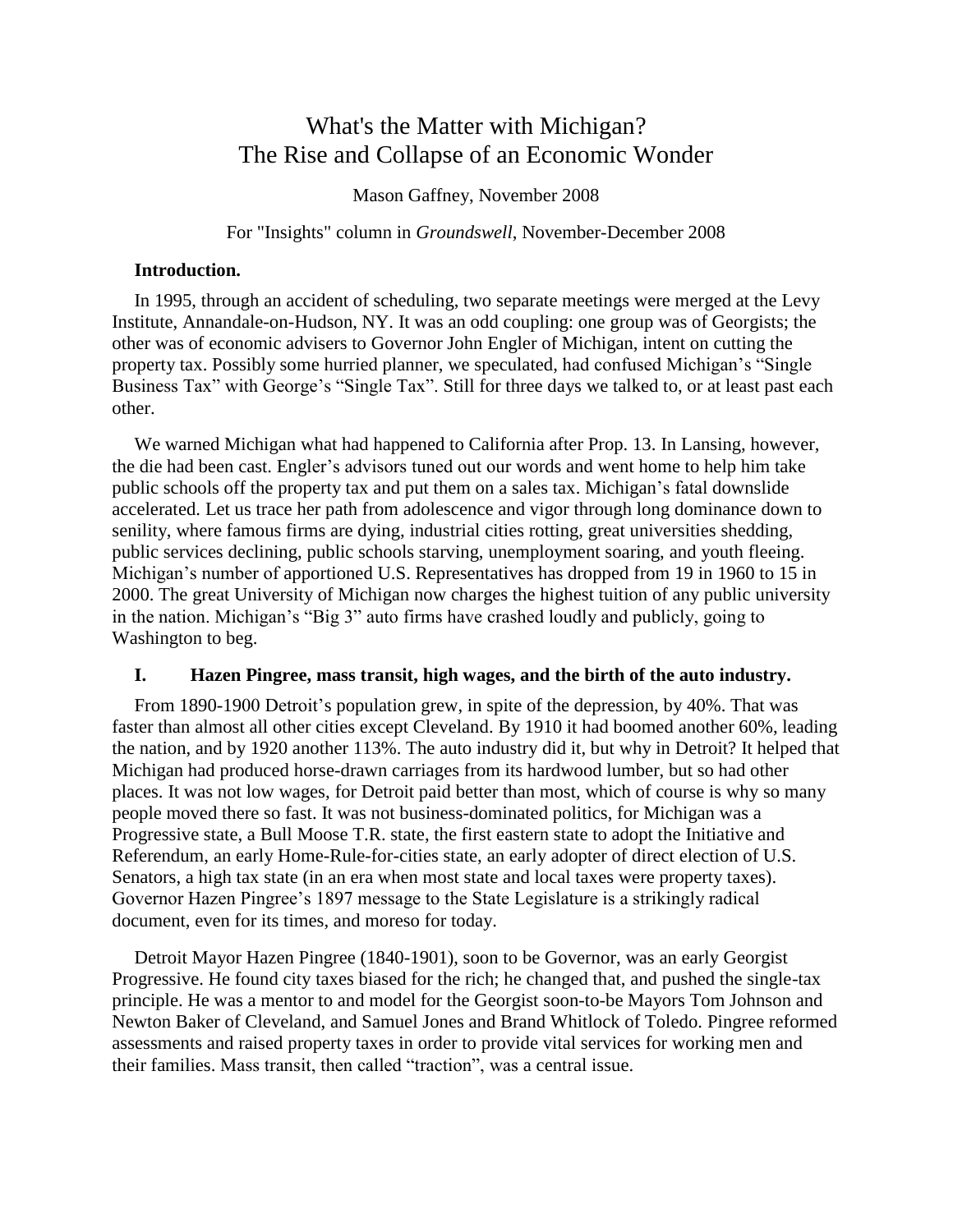The Progressive single-tax movement then went hand-in-hand with "traction" in all the growing cities of that, their Golden Age. Property taxes were to cover fixed costs, so as to keep fares low. Pingree could not sway enough allies to municipalize traction, so instead he subsidized a competing firm, forcing the older one to lower fares and extend service. It is one of history's ironies: trolley cars nursed the auto industry that was later to rise up and slay them.

Pingree plugged for public ownership of city monopolies and for low fares, an attitude later to be rationalized by many academics as "marginal-cost pricing". Property taxes also paid for public education, public health, public parks, water, sanitation, welfare, … all the public services that make a big city livable, and its small industries viable. Property tax rates of 2.5% were normal; there were no sales taxes, business taxes, or income taxes. Detroit's private sector was a big collection of small machine shops, little businesses and services providing a matrix for the famous innovators who were to spawn the auto industry. Jane Jacobs would have venerated it, as she did Tokyo and Birmingham.

Land speculation and monopoly were problems, so in 1891 Pingree campaigned for "higher taxes on the vast landed estates of the city", and won. In 1893 a big industry threatened to leave town if its taxes rose. Pingree was losing this battle when he called on his Georgism and raised just the land assessments. This won the support of businesses he had alienated by campaigning to soak the rich (Holli, Reform in Detroit, p.59).

Pingree saw, and ordinary voters could see, that Detroit could raise revenues from industry without driving it away, simply by focusing assessments more on land, less on capital. Since then a century of rococo decadence in economic analysis lets a leading Michigan tax authority write that "Michigan … is reluctant to impose taxes at high rates on economic activity that might thereby be reduced or encouraged to relocate. In this, Michigan faces the same dilemma that all taxing jurisdictions face" (James R. Hines, Jr., 2003, Michigan's Flirtation with The Single Business Tax.) To solve the dilemma, Hines touts Michigan's "Single Business Tax" (SBT), a form of Value-added Tax in which businesses can deduct purchases of real estate, but not labor payrolls, from the tax base. Deducting real estate purchases as though they were current expenses is supposed to help Michigan by untaxing capital formation, as though real estate were all capital, and buying old capital is the same as creating new. Professor Hines is Director of Research at a leading professional think-tank, The Office of Tax Policy Research (OTPR), University of Michigan. He is actually savvy and fair-minded in most respects, likable, credentialed, modern, and well-connected—too modern and well-connected to be free of Neoclassical bias that conflates land with capital.

The crash of 1893 hit Detroit soon after Pingree became Mayor. The City was riddled with holes held by land speculators. Pingree prevailed on them to let the unemployed plant vegetables there, and "Pingree's Potato Patches" won national renown, and inspired other cities to do likewise (Catlin, pp. 609, 616). To Pingree the publicist and politician this was a graphic way to demonstrate to his voters, fresh from following the plow, what people can do when given access to land, a goal he had for all industries. He used tax money on welfare for the unemployed, a move that did not spoil labor so much as it kept it on hand to man the next industrial boom. His majorities increased with each election.

Another irony is that the traction monopoly that Pingree fought was owned by none other than Tom Johnson. The relationship was complex, but this is part of the process that converted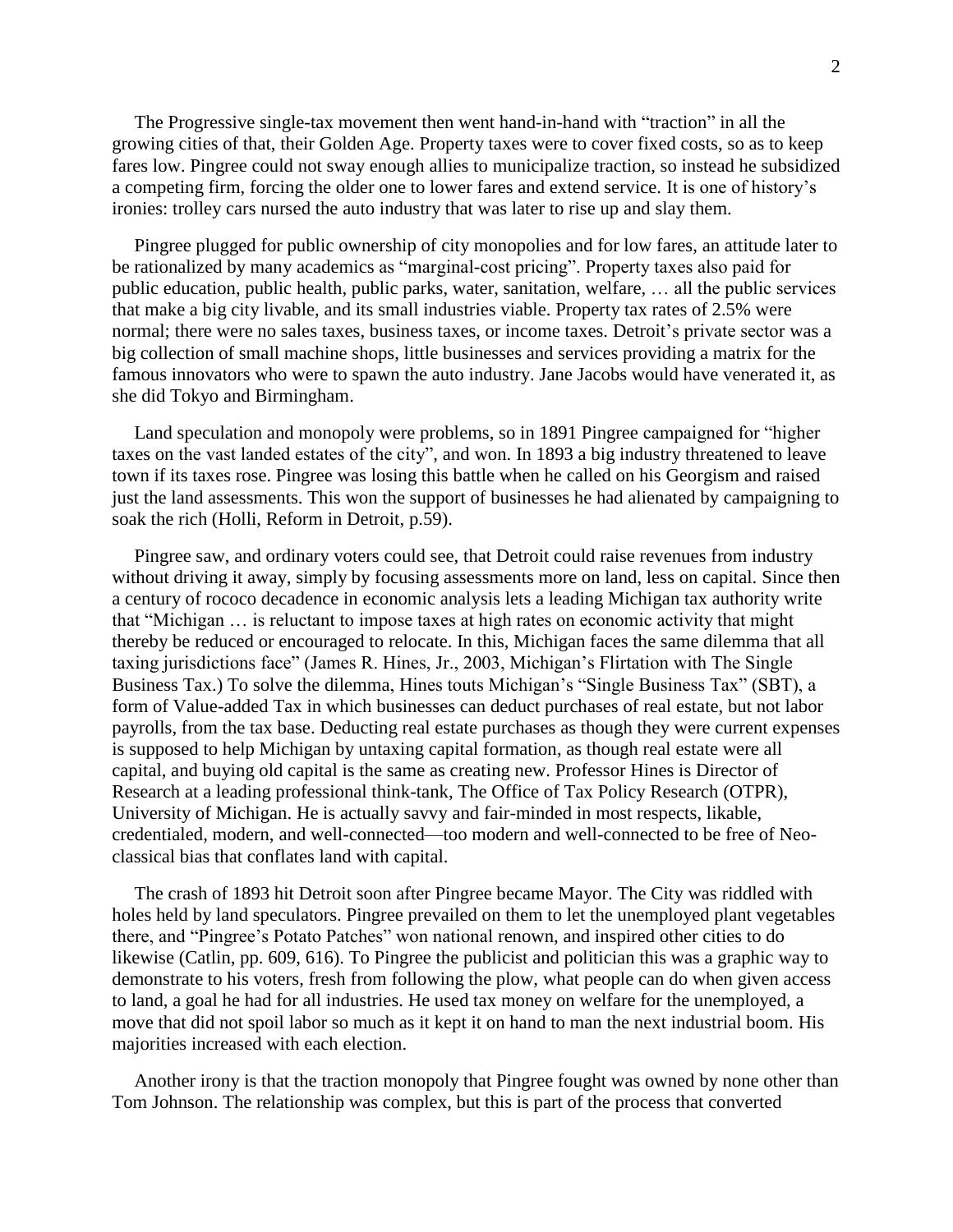Johnson to become the most prominent Georgist politician of his decade—think Epiphany on the road to Damascus.

Pingree also supported academic freedom, a fragile seedling in that era. He did not quail at taking and probably paying for advice from economist Edward Bemis, whom Rockefeller's new University of Chicago had just fired for the solecism of supporting the Pullman strikers in 1894. Polite academicians just don't do things like that.

In 1897 Pingree became Governor. He centralized the assessment of property taxes, and had the State Board of Tax Commissioners revalue all property. They found so much untaxed land, especially railroad holdings, to put on the rolls that they actually lowered tax rates even as they raised more taxes (Lovett, p.37)—a feat that inspired Robert LaFollette across the lake later to emulate in Wisconsin. Arthur Laffer failed to duplicate the success later in Washington because Laffer and his boss, Ronald Reagan, never got the point that was so obvious to Pingree: lower bad taxes by raising the good one.

In the midst of reforms, Pingree died in 1901. He had not worked alone, however, and in 1904 new Governor Fred Warner resumed Pingree's work and in 1908 won his 3<sup>rd</sup> term. In 1909 Michigan adopted a new constitution with many basic progressive reforms. The State continued its extraordinary growth and prosperity. Detroit grew from 205,000 souls in 1890 to 1,850,000 in 1950, a faster percentage growth rate than any other city, rising to be America's  $4<sup>th</sup>$  biggest city. This was an extreme case of a national pattern for cities with pro-labor Georgist leadership to outgrow cities run by the opposition (Gaffney, 2006, New Life in Old Cities, pp.34-36). As for urban sprawl, Pingree favored growth without annexation—a formula that later growthmen were to forget, to their sorrow.

#### **II. The stagnant Upper Peninsula (The U.P.)**

Meantime the U.P. was stagnant. Longfellow in The Song of Hiawatha had romanticized it as "Gitche Gumi" (Ojibway for Lake Superior). Ben Smith, a retired engineer from Grand Rapids, saw it more realistically as a land of barons and peasants, and not many of either (1975, *Latifundia in Gitche Gumi*). Its owners managed to escape from Pingree's reforms, so the U.P. remained an economic desert, even while the L.P. was making homes and jobs for millions. These owners were and are few, and tightly organized to resist taxes. They are timber firms and mining firms, or at least the owners of mineral land that someone might mine some day.

The U.P. is not barren of resources. It has hundreds of miles of shoreline on the Great Lakes hard by what was the industrial heartland of the U.S. Inland it has vast forestlands and reserves of copper, iron, and who knows what other minerals. Its problem is more like the economists' "Dutch disease" of excessive easy riches.

Under Michigan's Forest Tax Law the State exempts all "certified commercial forests" from the ad valorem property tax. 14% of the U.P. is thus exempted. Instead, the owners pay  $15¢$  per acre—and the State pays the county  $25¢$  per acre with money drawn from L.P. taxpayers (Smith, p.115). This break for timber is not unique to Michigan: California is just as bad, so its northern forest counties are also economic deserts, and parasites on the State fisc. Both States have outstanding Schools of Forestry whose personnel, advising legislators and owners, are complicit in these arrangements. Alabama is even worse, as Law School Professor and Christian activist Susan Pace Hamill and her ally, Governor Bob Riley, have recently brought out as they bumped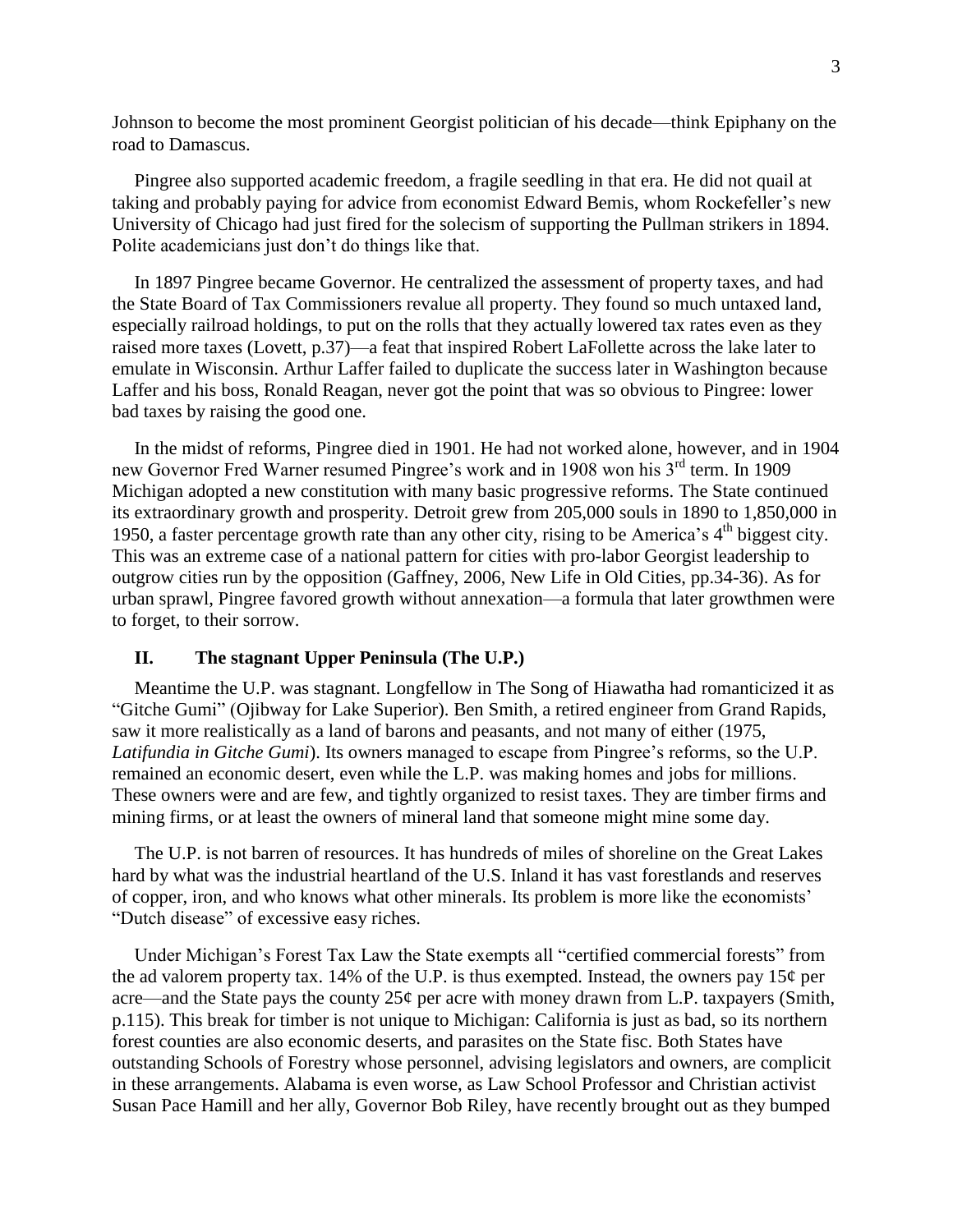heads with the timberland owners—and lost. In New Hampshire, forest landowners have led in squelching bills submitted by Assemblyman Richard Noyes for a statewide land tax. Forest landowners are a problem for Georgists everywhere—a big topic for another day.

Under Michigan's mineral tax law, newly discovered ore is exempt for 10 years. In practice the effect of that and other laws is that "Virtually all iron ore land is exempt from taxation." Before 1963 it was done illegally; a 1963 Act made it legal (Smith pp. 115-17). There is a nominal severance tax, but Smith illustrates how owners of iron ore in the Marquette Range dodge it.

Smith's monograph is full of vignettes, such as that in Keweenaw County (in 1975), 80% of the private surface land is owned by one copper company, Calumet & Hecla Corporation, a subsidiary of Universal Oil Products.

We omit the U.P., therefore, from the following history: it is a stagnant world, living on the L.P., unrelieved by the cycles of at least occasional prosperity that make the L.P. more livable.

## **III. Urban sprawl around Detroit in the 1920's; it's awful collapse**

By 1930 Detroit had 68% more people than in 1920, again leading the nation. 1920's leaders, however, were not like the Progressive Republicans of yore, they were New Era Republicans of what Michigan's Professor Kenneth Boulding was to call "The Cowboy Economy". They twisted Pingree's ideas by growing in area even more than in people. Detroit's best-known product, marketed to millions, let builders sprawl over outskirts and suburbs to a degree hitherto unthinkable. Detroit's rich tax base, misspent, helped them do it.

Michigan Business Professor Ernest M. Fisher, normally a tame and timid soul given to understatement, documented the damages in monographs and articles that became minor classics of boom and bust in urban expansion. Most American cities underwent the same process, but Detroit, like Florida, sprawled well beyond the average. Hard-luck Flint became a poster-child victim of sprawl and land speculation, singled out for attention by leading planner Edmund Bacon (1940, "A Diagnosis"). Harold S. Buttenheim, Georgist Editor of the then-influential *American City* Magazine, focused on Detroit. Today, as GM closes down Flint's life-support, publicist Michael Moore is republicizing Flint as poster-child. Neither glare of publicity has cured Flint's problems, however; that would require stronger measures.

## **IV. Michigan in the Great Depression**

Detroit, like most big industrial cities, slowed down in the "Dirty Thirties". Many cities shrunk; Detroit did better, growing by 3.5%. Still, its people knew hard times, and searched for new ideas and leaders. It produced at least three prominent new men from outside the establishment, who led it in the New Deal direction. These were Charles Coughlin, Frank Murphy, and Walter Reuther. Coughlin and Murphy flashed across history's stage and faded. Reuther, working in the grubby trenches and staying home, was to have the more lasting impact. In modern terms you could call him a "community organizer".

Fr. Charles Coughlin was pastor of a small church in Royal Oak, a northern inner suburb of Detroit. He mastered early on the new medium of radio, even before FDR, and amassed a huge following in the early depression years. He saw social salvation in the 1931 Encyclical of Pope Pius XI, *Quadragesimo Anno* (40 Years Later), an update of Pope Leo XIII's *Rerum Novarum*,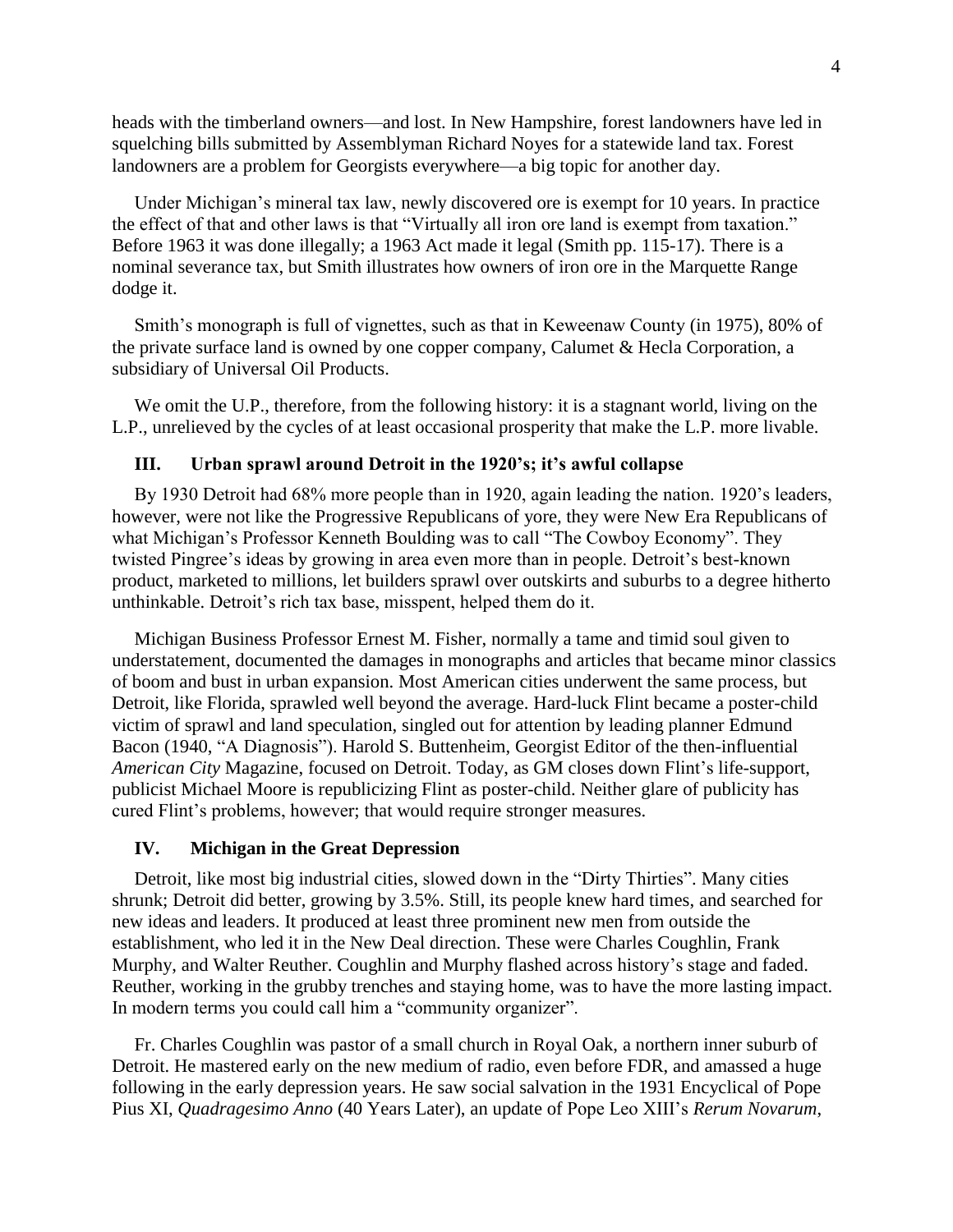1891. He popularized those messages as never before. They bear an uncanny likeness to FDR's New Deal, much of it framed by Irish and other Catholics whom they touched through Coughlin. The story of Coughlin's sensational rise and tragic fall is told at length in Gaffney, 2000, *Henry George, Fr. Edward* McGlynn*, and Pope Leo XIII*. Suffice it here that Coughlin's Michigan springboard rocketed him so fast to national and international fame and influence and controversy that he had little role in Michigan.

Frank Murphy, Detroit's Mayor 1930-33, was "a New Dealer before there was a New Deal" (Sidney Fine, biographer, 1984), and helped elect FDR. By all accounts he was of high character and ability and ambition. FDR bundled him off to the Philippines as Governor-General (possibly to exile a potential rival?). Murphy returned to become one of Michigan's few Democratic Governors. During his tenure (1936-38) Walter Reuther's fledgling UAW pioneered the sit-down strike at GM's plant in Flint. Governor Murphy called out the national guard, but refused to authorize violence. Instead he negotiated a settlement that legitimized the UAW, using the new national Wagner Act. It was "The strike heard round the world". UAW membership exploded from 30,000 to 500,000. "Industrial unionism" had arrived to rival and later join the old AFL. Organized labor, for better or worse, has been a major political player ever since. Murphy went on to become A.G. in 1939, and then a Justice of the U.S. Supreme Court, but thus ended his role in Michigan.

Walter Reuther (1907-1970) was a socialist from a socialist family, and a beaver who came up the hard way, organizing unions in a time of violence when employers controlled the police and the FBI. He survived beatings by strikebreakers, and two assassination attempts before dying in a mysterious plane crash in 1970. He couldn't get elected even to the Detroit City Council, yet TIME Magazine included him with the 100 most influential people of the  $20<sup>th</sup>$  Century. He turned Republican Michigan into a union state, and his union into a major national political force. From 1939 he became a Democrat, increasingly on intimate terms with Party leaders. He never stopped supporting liberal causes (Martin Luther King, Jr., César Chavez) until his death. Even today, it is said, Senate Republicans oppose bailing out Detroit auto-makers to avoid helping out Reuther's creation, the UAW.

All this time, with all this excitement, with boom and bust in the land market, Michigan fiscs depended mainly on the property tax. From 1932, other states were turning to sales taxes for "property tax relief", but not Michigan, not yet. Doughty Ben Smith of Grand Rapids, he who wrote about the U.P., churned out reams of essays and tables of data demonstrating that states progressed economically in the measure that they used the property tax to finance government. It is tragic he didn't live long enough to polish and package his works better; they were diamonds in the rough.

#### **V. Detroit in the arsenal of democracy, 1940-50**

After 1940, and especially after Pearl Harbor, FDR naturally turned to Detroit to convert its assembly lines and supply sources to war production. The whole nation revived, but Detroit grew by 14% while most cities grew by much less, and many shrank. This was the age of Rosie the Riveter, but Rosie favored Detroit over most other venues. Walter Reuther the anti-fascist converted to a Democrat; Reuther the German-American squelched wildcat strikes against the war effort; Reuther the born Marxist purged communists from his unions, joined the cold war,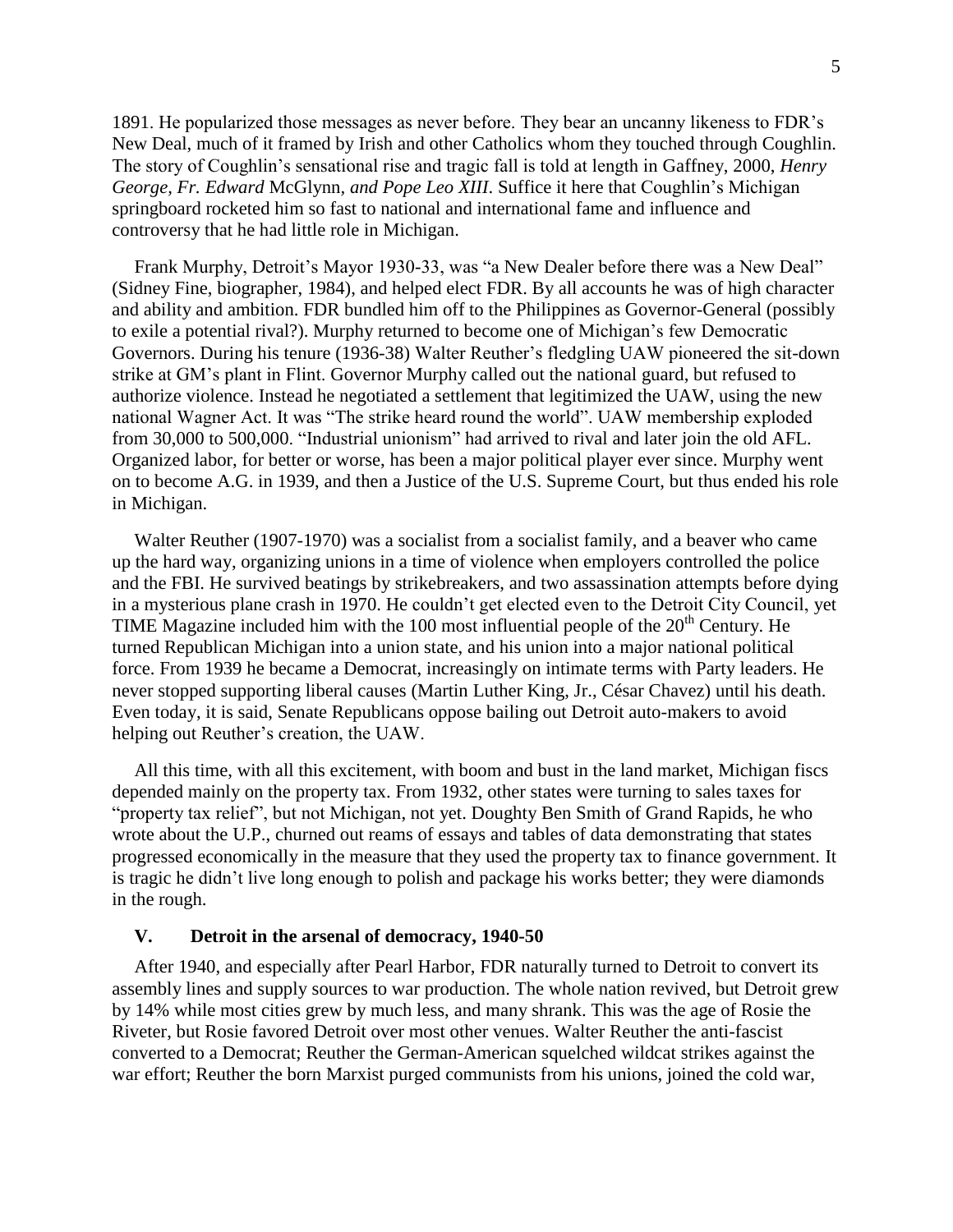and rated high in Washington. He was a man for his times. It would appear that Detroit and Michigan were back on the fast track.

## **VI. Famous Governors and meager results, 1950-70**

From 1950-60, Detroit shrank by 10%, the first break in its sensational upward trajectory. What could the matter be? "Explainers" could blame an exogenous force, the end of the war, but demand for autos and trucks was booming: America was pouring billions into the Interstate Highway System. The St. Lawrence Seaway was on track to open in 1959. The world was buying American cars. The causes must have been endogenous.

1952 brought on Governor G. Mennen "Soapy" Williams, scion of an old Detroit family (Mennen toiletries), handsome, personable, an academic "prodigy", eastern prep, Princeton, Michigan Law School, ambitious, cover of TIME, and presidential timber. Like Murphy, he won as a Democrat in a Republican state. In Michigan, party lines are fuzzier and politicians more temperate than in Wisconsin and Minnesota. (Ethnically, one might guess it reflects the Dutch temperament vs. the central European, but that is speculative.)

In 1952 the new Governor Williams allied with old warrior Reuther, and represented some of his views. He saw a need for more state services. Michigan had no state income tax at that time—only half the states did, and Michigan's neighbors and competitors Indiana, Ohio, and Illinois did not (Hines, p.11). Taxing "business" may have sounded good to Reuther, the intellectual steeped in Marxist economics.

Williams' 1953 tax was called the Business Activities Tax (BAT). Technically it was an odd duck, a kind of modified VAT that "the business community" (as Professor Hines calls it) preferred to a tax on corporate income. If it and Williams' new welfare programs helped Michigan grow one could not prove it from Detroit's falling population. Michigan overall still grew, as Detroit was hollowing out; but Michigan grew slower than the national average, losing another Congressional seat. It stood still compared with, say, California. As for Williams he was shuffled off, like Murphy before him, to minor foreign posts. He came home and ended his career as Chief Justice of the Michigan Supreme Court. His lasting memorial is the long expensive Mackinac bridge, a 1950s version of a "bridge to nowhere", for it links the L.P. only with the barren U.P., which remains barren since it needs another kind of therapy.

The next famous Governor was George Romney, 1962-68, a hero because he had rescued American Motors by promoting the Rambler (although it was made in Wisconsin). Romney was a "liberal Republican" (as the term was then understood), loosely allied with Nelson Rockefeller who loaned him economic adviser George Gilder, co-author with Jude Wanniski of early "supply-side" works. He viewed Reuther as "the most dangerous man in America" because Reuther had a visionary and idealistic side, when Romney might better have sided with Reuther against primitive Jimmy Hoffa, Reuther's arch-enemy. Romney introduced an income tax to help support public schools and provide "property tax relief", a p.r. catchword that caught on in the times.

Meantime the property tax itself was degenerating, nationwide, into more of a tax on buildings, less on land, through confusion and corruption in the assessment process. One can trace this openly in professional and scholarly books and articles on appraisal and assessment material for another article. Manuals from the International Association of Assessing Officers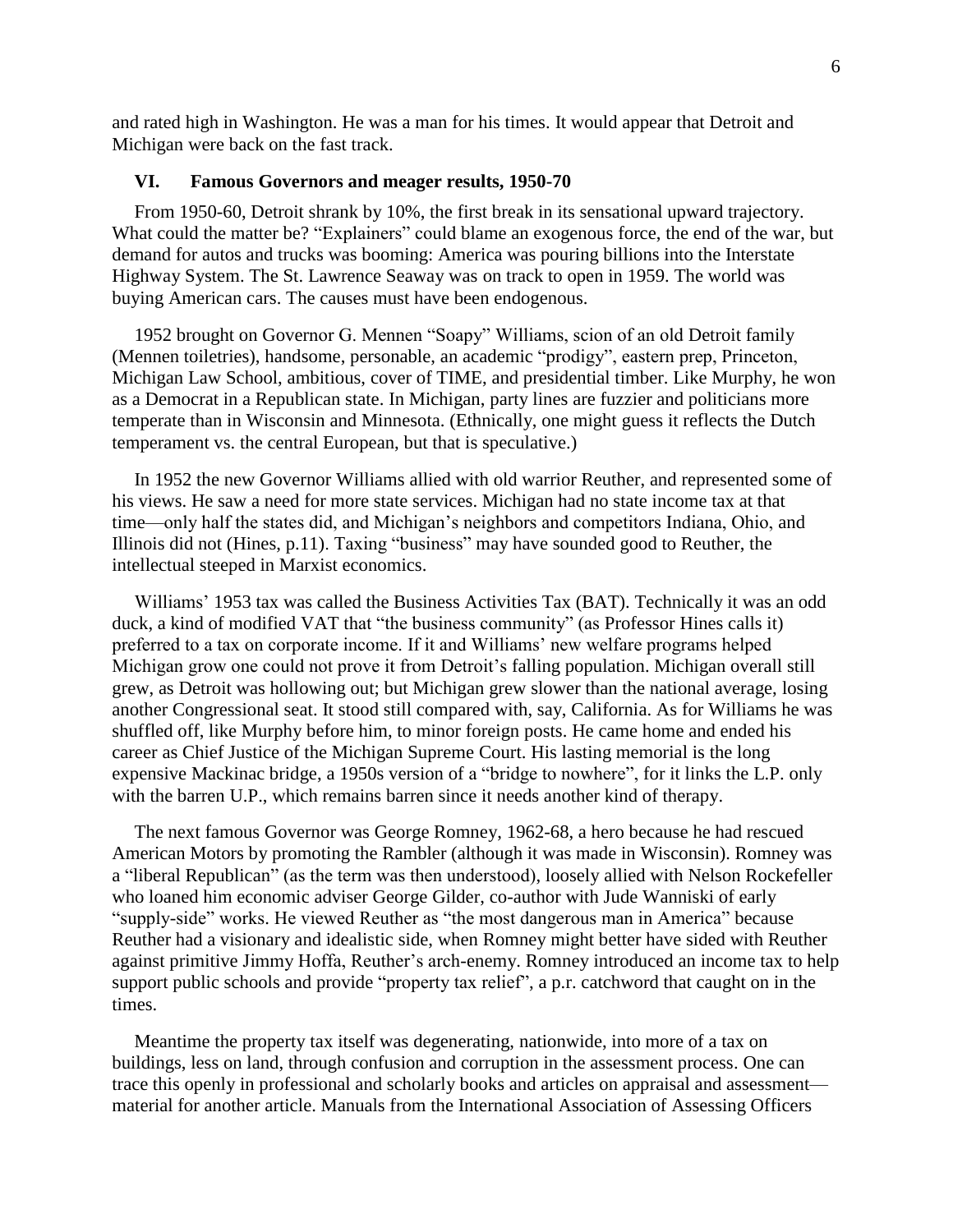(IAAO) grew increasing muddled. Detroit was assessing land values at next to nil, using assessments dating from the Great Depression (Andelson, 2000, p.163, citing James Clarkson, Mayor of Southfield), and no one was doing anything about it. Economists weren't even writing about it, not even talking about it. So Ben Smith's faith in the invigorating powers of property taxation had less basis, even as the property tax itself was being diluted with other revenues. One Michigan city, Southfield, made itself an outstanding exception with outstanding results, treated below.

In 1967, a police raid on an unlicensed late-night drinking club in a black neighborhood triggered Detroit's notorious 12th Street riots, which destroyed over 2000 buildings. President LBJ had to send in U.S. troops. Candidate Romney had courted blacks more than previous Republicans had, but he was a prominent leader in his Mormon Church. At that time (before 1978) this Church denied blacks its "priesthood" (full membership), and had a long if vague and arguable record of discrimination in its sacred texts, none of which sat well in the new era of civil rights. Governor Romney had been preoccupied during this, his last term, seeking the Republican nomination for U.S. President. The  $12<sup>th</sup>$  Street Riots in Detroit damaged both him and LBJ, both of whom dropped out of the race. Romney was also condemned for opposing the war, and LBJ for waging it, but as that does not make sense it seems likely that their poor handling of the riots played a major role. They never recovered, and neither has Detroit.

In 1967, more quietly, Michigan dropped its "BAT" and replaced it with a regular corporate income tax.

#### **VII. Southfield booms while Detroit busts**

While Detroit hollowed out, its suburb Southfield boomed. From 1950-70 it filled up from 19,000 to 69,000 people. It had a Georgist Mayor, James Clarkson, who made a point of raising land assessments and lowering building assessments? How can a mayor do that? Clarkson observed there is wide latitude in the assessment process, which most assessors were using to underassess land. Southfield's Assessor had been valuing land at 10% or less of market value. In 1960 Clarkson, like Pingree in 1890, campaigned for Mayor to correct that. Meeting resistance, he hired a Georgist assessor, Ted Gwartney, and had him upvalue land and downvalue buildings. Gwartney had honed this skill earlier working for Dr. Irene Hickman, elected Assessor of Sacramento County, California, who was also an activist Georgist. Clarkson served four terms before the Michigan powers lured him away with a judgeship (Andelson 2000, pp. 162 ff.). Gwartney left to pursue a distinguished career elsewhere. Southfield immediately leveled off at 76,000 people and has not grown since.

Harvard Law Professor Oliver Oldman, a leading tax authority, scoffed at the evidence, at a meeting we both attended. Southfield was merely taking advantage of Detroit's problems, in his view, and exploiting white flight. Southfield was engaging in competitive undertaxation, a "race to the bottom. Such, unfortunately, has been the academic p.c. mindset, screening out examples like Southfield's.

Southfield's tax base actually rose by 20% per year under Clarkson/Gwartney, and it provided good utilities and public services. Even the landowners whose assessments Gwartney raised made out well because the benefit of the relief of potential buildings from overtaxation was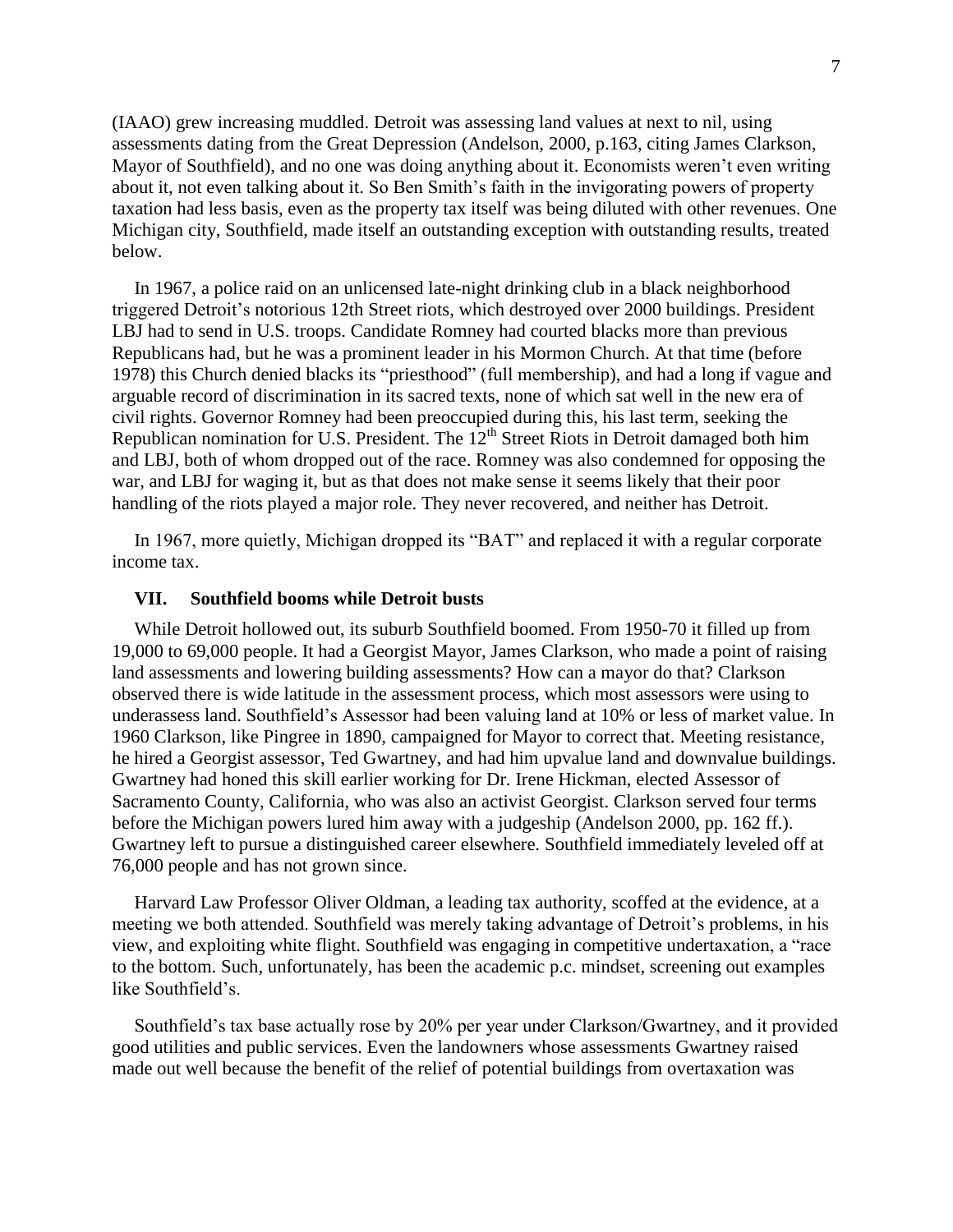shifted to landowners in higher market values. It was rather Detroit that was "racing to the bottom".

## **VIII. The "Single Business Tax" (SBT), 1975**

In 1975 Michigan adopted its distinctive "Single Business Tax" (SBT), replacing the corporate income tax. This is a variety of VAT, a tax on gross receipts less certain deductions. First, as with any VAT, one deducts purchases from other firms, reasoning they have been taxed already on the value they added. One does NOT deduct labor costs.

Michigan's SBT has two especially bad features. One is that unincorporated businesses, mostly small ones, are as subject to the tax as corporations, some being gigantic. The other is that buying real estate, including land, is deductible as a current expense (Hines, p.16). Logically buying land should not even be depreciable, since land does not wear out, and *a fortiori* should not be expensable in the year purchased. Imagine owners A and B selling a parcel of land to each other in alternate years, each buyer expensing it each time! It amounts to a great subsidy for holding land. At any rate, by 1980 Detroit had dropped another 20% of its people from 1970. No other state has adopted this kind of tax.

#### **IX. Governor John Engler scuppers the property tax, 1995**

In 1995 Governor John Engler decided to heal Michigan by taking its public schools off the property tax. This is when we Georgists met with his staff at the Levy Institute. Playing Cassandra, here is the advice I offered in 1995.

"*What happens when a state radically slashes its property tax? Michiganders are saying they must wait* and *see, but there is no need for that: California can show you 17 years of experience. To read your future, just study our past. Here is what has happened since California passed Proposition 13 in 1978.*

*"The obvious direct results have been to cut public services, raise other taxes, and lose credit rating. Our school support fell from #5, nationally, to #40 in 1985 when last seen, still falling. County road maintenance is down to where my county (Riverside) is repaving its roads at an annual rate of once every 130 years. Once in 20 years is recommended here, and up north you generally need higher frequency. You can't just build infrastructure and then stop paying for it, it's a perpetual commitment. Thanks to urban sprawl, a high fraction of our population now depends on these county roads.*

*"In 1978 we had a surplus in Sacramento. Since then we have raised business taxes, income taxes, sales taxes and gas taxes, but go broke every June. Now our State bond rating is last among the states. One of our richest counties (Orange) has gone bankrupt; Los Angeles is on the brink of it, saving itself by closing emergency rooms and hospitals that serve as a last resort for the uninsured poor.*

*"The private sector is doing badly, too. Raising income taxes, business taxes, and sales taxes is no way to stimulate an economy; they are all a drag on work and enterprise. Our income pc was down from #7 to #12 among the states by 1992, then fell some more. From 1992-94, California was one of three states where median household income fell. Our unemployment rate is 9%, 50% higher than the* national *mean of 6%. Our poverty rate is 18%, compared to 14.5% nationally. Not surprisingly, therefore, the only government function that grows now is building*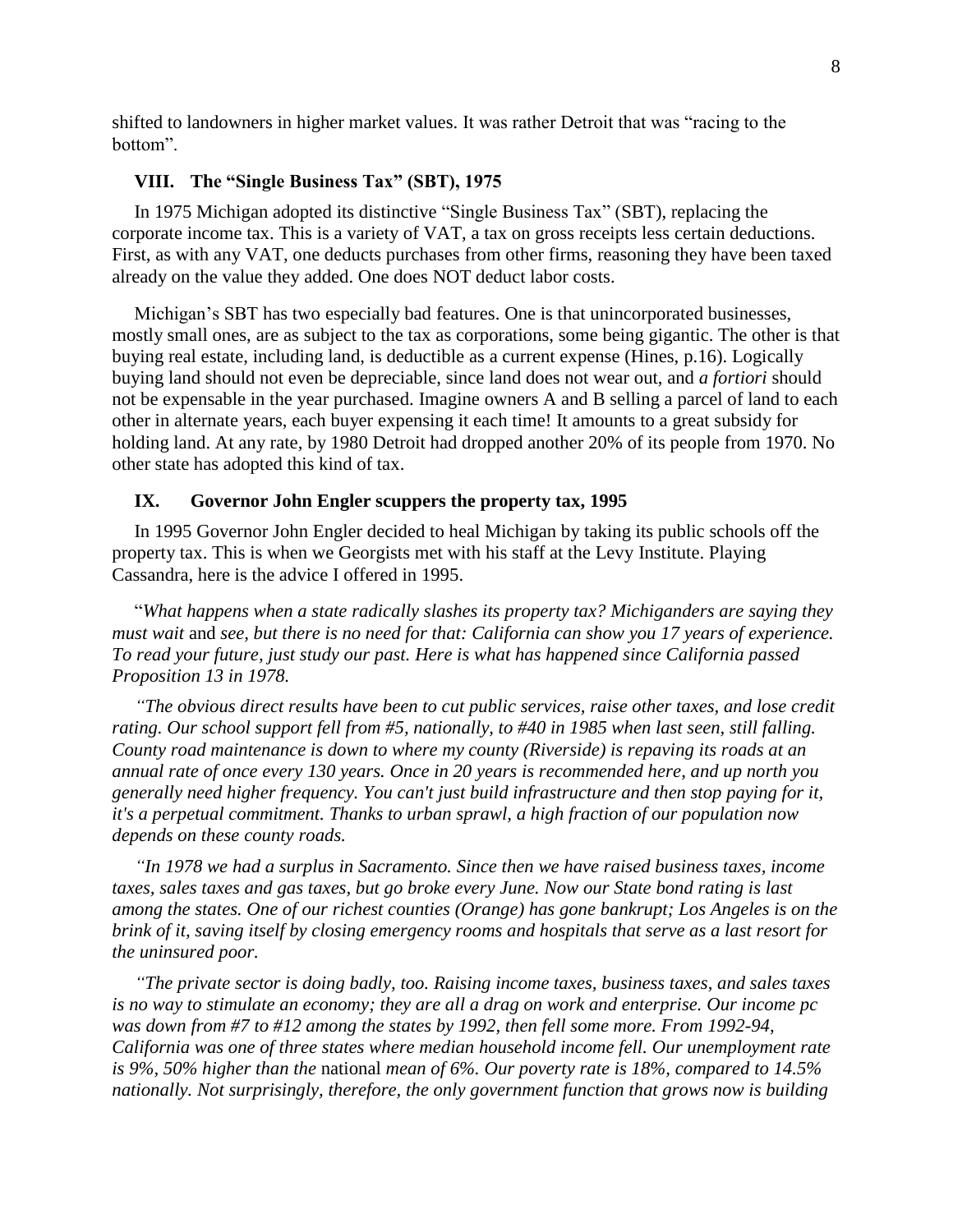*and operating prisons. One of our few rebounding industries is cinema, the art of escaping from reality: we excel at that. Another thriving activity is that of auctioning off used machinery for export to the east.*

*"In 1993 there was net outmigration (including international migration) from this state that has symbolized* American *growth since time immemorial. It is unheard of. 426,000 people were lost, nearly 2% of the population. This is a watershed change: imagine of all states California, America's trend-setter, our El Dorado, The Golden State, our Horn of Plenty, the safety-valve for job-seekers and retirees and entrepreneurs from everywhere, the end of the rainbow, losing population! It's almost enough to make a person click off the tube and think.*

*"The fall of our income pc is greater than appears from the purely monetary measure. Real pay has fallen more, because of the drastic rise of shelter prices. In San Francisco, shelter takes 50% of the median income, with many other cities, especially coastal ones, not far behind. It is unusual to find livable quarters for less than \$600/mo. The median home price rose 163% during the 1980s, to \$258,000 (remember that is just the median—the mean is higher). These rises are part of the C.O.L. of all renters and new buyers, a part not fully incorporated in standard CPI measures (for various unworthy reasons too technical to open up now).*

*"Some cities* are *in desperate straits. San Bernardino in 1976 was chosen an "All-America City, a City on the Go." It went, all right: today, 40% of its people are on welfare.*

*"California has always been earthquake country, but has always renewed itself, routinely. It was different after the Northridge quake in the San Fernando Valley, January, 1994. This is the upper-middle neighborhood of Los Angeles, but now large pockets of ruined buildings remain, unreconstructed, inhabited only by vagrants and criminals: an instant Bronx West. These blighted sections, ominous portents, spread more blight around them.*

*"It should give one pause. It is, however, if you think about it, the expectable result of what the voters did. They turned property from a functional concept into a sacred one; from a commission to be enterprising, hire people, produce goods, and pay taxes into a welfare entitlement. They rejected the concept of a tax on inert wealth in favor of the rival concept of taxing liquidity and cash flow. The predictable result is to inhibit economic activity, and encourage holding wealth inert and stagnant.*

*"We had a construction boom in the 1980s, but it was not healthy. It was marked by extreme sprawl, and extreme instability. Downtown L.A. was to become a great new financial capital, but now has nearly* the *highest office vacancy rate in the U.S., with of course a high rate of builder bankruptcies. Speculative builders were led on to overbuild, in part, by anticipated higher land rents and prices. This Lorelei effect was magnified by national income-tax provisions luring on speculative builders, but we have to ask why California fell harder than other states, even with the object-lessons of the oil states in clear view.*

*"David Shulman tersely summarized the distributive effects of Prop. 13 as he left us for Salamon Brothers* in *Manhattan: "it breached the social compact." Alienation is the result, and the Rodney King riots, arson and looting are the results of alienation. True, the Watts riots preceded Prop. 13, but they were part of a national epidemic. By 1967 there were riots with arson and looting in 70 or more American cities. The Rodney King riots were endemic to California, and spread over a much wider area of Los Angeles than the Watts riots did. The*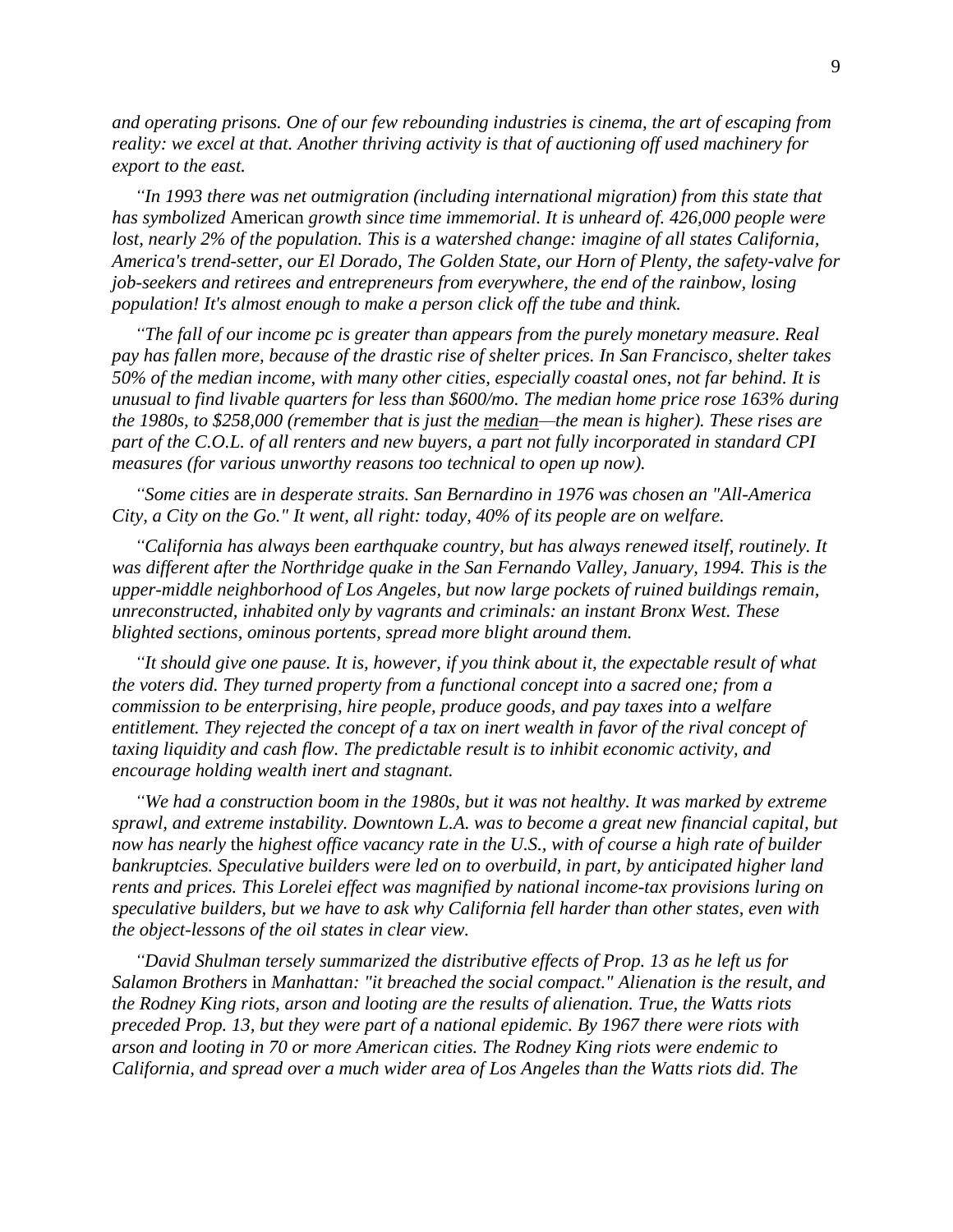*looters and arsonists were not all black, and the targets were not all white, but mainly Korean-Americans who just happened to be there minding their stores.*

*"Conventional wisdom blames our bust on the end of the Cold War. Surely that is a factor, but as a causal* explanation *it is too pat, too easy, and a-historical. Compare today with 1945.* Los Angeles' economy depended much more on The Hot War, 1940-1945, than it ever did on The *Cold War. Los Angeles' wartime boom had swelled its population as no other great city, 1940- 45. After 1945 the U.S. pulled the plug on defense spending, more than today. Jane Jacobs, in The Economy of Cities, tells us what happened to military spending in Los Angeles after 1945. It lost 3/4 of its aircraft workers, and 80% of its shipbuilders. It lost its military and naval overseas supply and replacement businesses. Troops stopped funneling through. It got worse: petroleum and cinema and citrus, its traditional exports, all declined.*

*"Pundits then* forecast *a regional collapse. Yet, regardless, Los Angeles never collapsed, nor missed a beat. The wartime immigrants stayed put here. They formed creative, innovative small businesses in large numbers, giving L.A. its deserved reputation for having the most dynamic, flexible, adaptable industrial base in the nation. Besides exporting goods, L.A. also became more self-contained, providing itself with more of the goods it previously imported. How could this be?*

*"1/8 of all new businesses started in the U.S. were in L.A., 1945-50. These were small, creative, flexible, and too varied to classify. No Linnaeus could sort them in conventional categories: the new Angelenos simply stayed here and started producing everything for themselves, some things previously imported, and others never seen before. Eastern firms established branch plants here. Top eastern students came to California's great university system, and stayed behind to make careers and jobs here. There was a kind of regional "El Dorado Effect," as demand and supply grew together, and growing local demand allowed for economies of scale serving local markets. Food and shelter were cheap and abundant. Land for business was accessible, providing a basis for the whole self-contained phenomenon. A "continental tilt" developed in both interest rates and wage rates, drawing in eastern capital and labor.*

*"Why is that not happening today, 1995? An invisible, pervasive change is Proposition 13, which makes it possible to hold land at negligible tax cost. In 1945 land was taxed at 3% every year, building a fire under holdouts to turn their land to use. Today that same tax cost is well below 1%. Using Gwartney's Rule of Thumb [for 1995 California assessments], it is about 1/8 of 1%: a rate of 1% applied to 1/8 of the true value.*

*"Landowners are only taxed now if they use their land to hire people and produce something useful. Then they meet the drag of our high business and employment and sales taxes, necessitated by the fall of property taxes. A handful of oligopolistic landowners control most of the market; small businesses are squeezed out. This helps us segue from being at the cutting edge of industrial progress to a third-world economy—from the NH model to the AL model—with little relief in sight.*

*"What was different then? One obvious difference was the high property tax dependence in 1945, and the lower burdens of sales tax, business tax, and income tax. We not only had high property tax rates, they were* more *focused on land then than now. California was more hospitable to Georgist thinking than perhaps any other state then, shown by its long run of Georgist political action in the prior thirty years. Several states had "single-tax" movements and initiatives, 1910-14, but most of them petered out. In California they continued through 1924,*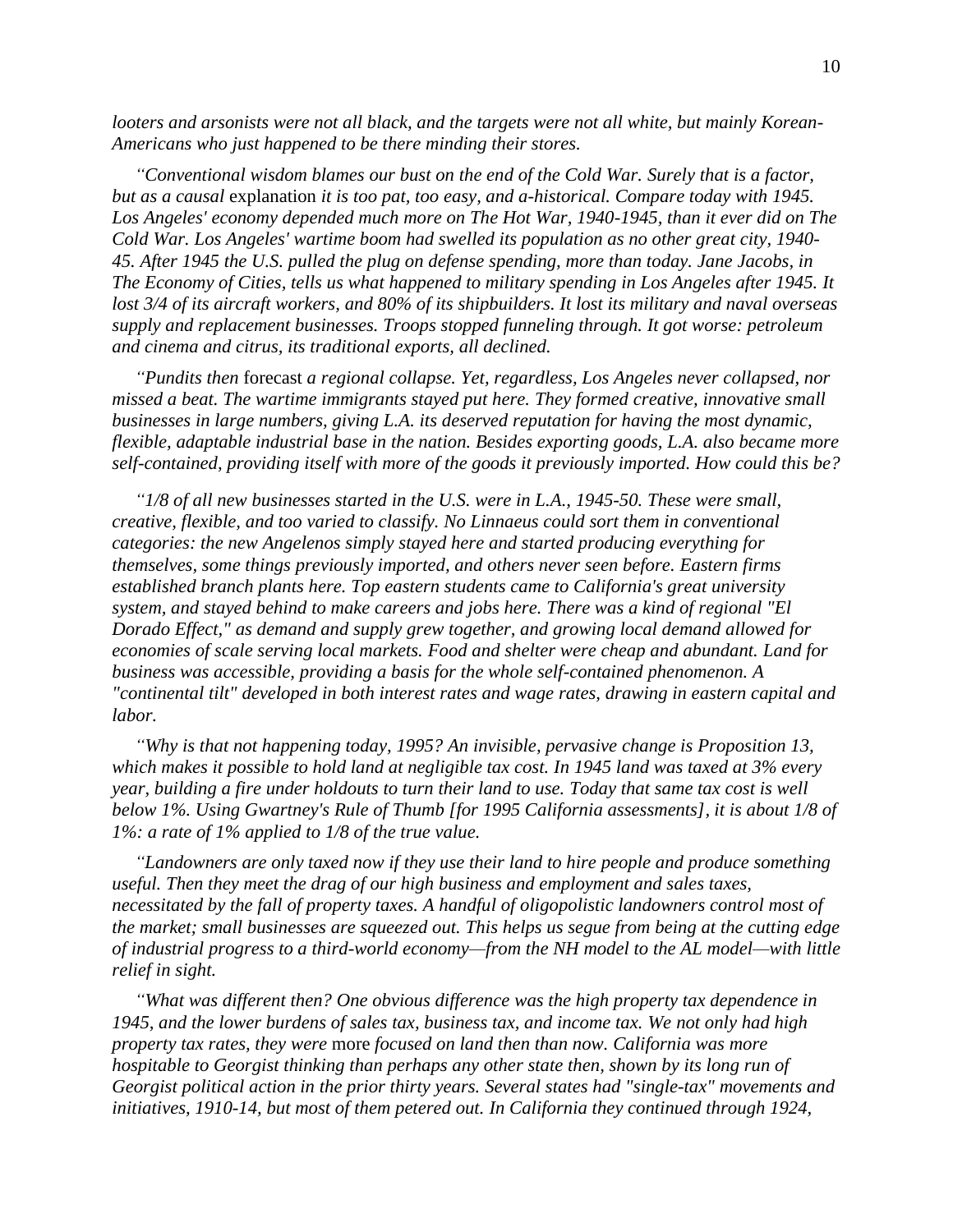*and then popped up again in 1934-38. Even while "losing," such campaigns raised consciousness of the issue to such a degree that assessors were focusing more attention on land. Thus, in California, 1917, tax valuers focused on land value so much that it constituted 72% of the assessment roll for property taxation—a much higher fraction than today. This became the California tradition.*

*"In 1934 the "EPIC" campaign of Upton Sinclair included a strong Georgist element—he proposed to set up new* factories *on idle land. Meantime, Jackson Ralston was pushing a purer land tax initiative, 1934-38. Ralston lost, but the mere existence of such political action in California, when the movement was torpid elsewhere, tells us a lot. It reveals a large matrix of supportive voters and workers to whom politicians (including tax assessors) would naturally respond by focusing on land assessments.*

*"California* displayed *amazing growth up to 1978, and the resilience to shrug off the loss of war industries after 1945 and still grow "explosively" (as Jane Jacobs put it). After 1978 we have a string of reverses. The timing, along with a priori causative analysis, plus various direct observations too numerous for this time-slot, support an hypothesis that the reverses were aggravated by Prop. 13. Michigan, be warned of our lot, and learn about taxes from us: 'This Could Happen to You.'"*

# **X. End of story**

- The Lansing staff went home unmoved, and in 1995 Michigan, led by Governor John Engler, took its schools off the property tax, putting them on a State sales tax. The national media commented favorably, crediting California's pioneering Prop. 13. Soon, however, Michigan got sicker. The press of March 11, 2007 reported the following:
- Michigan's unemployment rate is at 7% and has been for 4 years. Only Mississippi is higher; the national average is 4.6%. Some Michigan counties are at 10%. As old industries leave they are not being replaced.
- Since June, 2000, Michigan has lost 300,000 jobs
- Personal income per capita dropped below the national average in 2000 and has stayed below.
- 22,500 people aged 18-24 have left since 2000. Michigan's rate of outmigration ranks among the U.S.'s highest.
- As everywhere, home foreclosures are up, sales and prices are down, (Riverside, The Press-Enterprise, 3-11-07, page G-6)

Note again that first point, "As old industries leave they are not being replaced." What is left behind then but idle land? Once again, Detroit is riddled with holes, and in another of history's ironies people today are growing food in them to subsist—"Pingree's Potato Patches" again, 105 years later.

Those are not the results you would expect from a good tax system. Michigan leaders are behaving foolishly. To protect homeowners, they shift taxes to business gross sales, and the result is loss of jobs, with homes dumped on the market for a big loss. Displaced workers emigrate with little cash, to start new lives at the bottom of the job ladder, and thank you, Governor Engler!